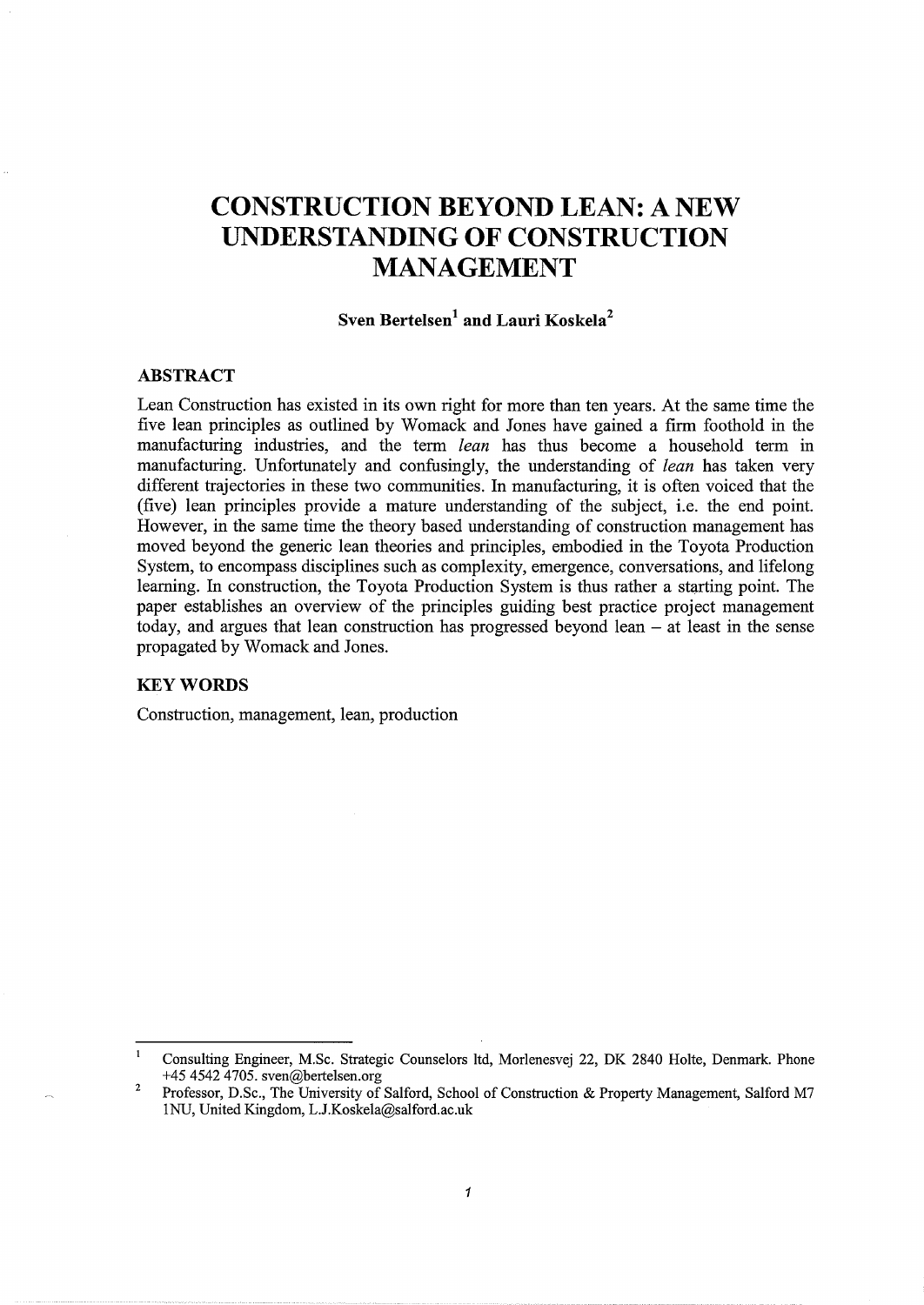#### **INTRODUCTION**

This paper tries to establish the basic ideas of Lean Construction as we see them after twelve years' work, resulting in more than 300 papers presented in peer reviewed journals and conferences along with a dozen research reports and dissertations.

The paper sets out by pointing to the fact that the *lean* concept in general is a western interpretation of the Japanese production philosophy. It then extracts some fundamental principles from the works of Shigeo Shingo as one part of the basis for Lean Construction.

It proceeds by establishing a new understanding of construction as a special kind of production, which in its nature is very different from that found in manufacturing, which was the basis for the work of Womack et al (1990, 1996), and by that it identifies and analyses the concepts behind Lean Construction. It concludes by outlining some of the principles and methods this has brought to our understanding of new management of construction.

In doing this, the paper shows that *lean* as defined in the manufacturing management literature is not the basis for Lean Construction any longer.

## **DEVELOPMENT OF LEAN CONSTRUCTION**

Lean construction principles and practice have been examined and developed in two interacting research streams.

The practical stream started with Howell and Ballard's (1995) observations that typically only half of the tasks in a weekly plan get realized as planned on site. In a series of experimental work, a new approach to production control, called the Last Planner™ System, was developed (Ballard 2000). Whilst Last Planner covers production control and improvement, methods for production system design have also been developed (Ballard et al. 2001). Furthermore, various new practices for different aspects of design and construction management have been developed (Bertelsen and Koskela 2002, Bertelsen et al 2002, Christoffersen 2003).

The theoretical stream started with Koskela's (1992) analysis of the application of the new production philosophy to construction. The question is about the interpretation of generic principles of operations/production management. Others ( dos Santos 1999) have examined the validity of these principles in the production situation of construction. In (Koskela 2000) the discussion on the principles was deepened and theoretical explanation for the principles was presented, based on current theories in operations management. While this work addressed primarily the theory of production, research on the theory of management was also embarked upon, especially in the context of project management (Howell & Koskela 2000, Koskela & Howell 2002 a and b) explaining by so doing the underlying principles of the Last Planner system. Furthermore, the issues of complex adaptive systems have been addressed (Bertelsen 2002, 2003a and b). Growing interest towards exploring the theories of inherent social and psychological functions in production and its management, such as cognition, communication, learning, decision-making, etc. can be perceived (Macomber and Howell 2003).

These theoretical and practical developments are put into context later in the paper.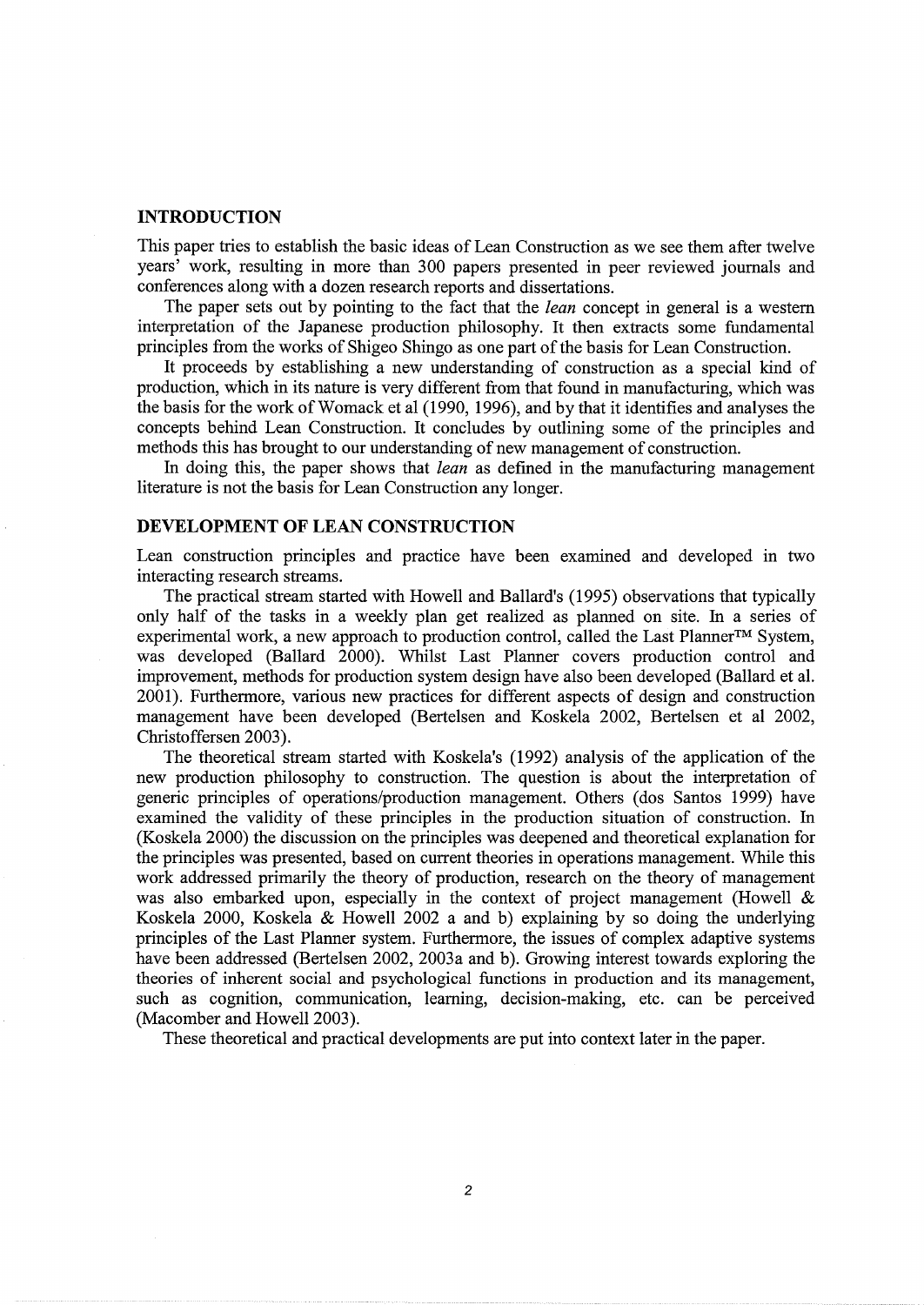## **LEAN THINKING**

Lean Production was coined by Womack et al (1990) to describe the implementation of the ideas inherent in the Toyota Production System. It was based upon their studies of the car manufacturing industry in Japan and other countries.

Womack and Jones (1996) moved from the automotive industry to look at manufacturing in general and established the five principles for Lean Production; this theoretical foundation is called Lean Thinking by them:

- 1. Precisely specify value by specific product.
- 2. Identify value stream for each product.
- 3. Make value flow without interruptions.
- 4. Let the customer pull value from the producer.
- 5. Pursue perfection.

Even though these principles are stated more broadly in the 1996 work, they are coined more precisely in later guidelines for their implementation (Rother and Shook 1999).

However, in the second edition of Lean Thinking (Womack and Jones 2003), these five principles are presented in an unchanged form - actually, the authors "have been careful not to change the pagination". In fact, the idea that these principles have reached their final form has recently been endorsed in operations management literature (Slack et al 2004): "For instance, JIT/lean production is a long-established OM research priority that in recent years has probably become less prominent as a subject as the core principles have matured. In terms of practice however, there is still a great deal of scope for applying these, now clearly articulated and tested, principles - especially beyond their traditional manufacturing roots (e.g. Womack and Jones, 1994, 1996)".

The five principles make it obvious that the optimization of the flow  $-$  of value towards the costumer  $-$  is the guiding principle. The three middle principles focus directly on this, whereas the first and the fifth can be seen as general objectives. The principles have thus derived from an ordered situation with a well known product and costumer base, a production process that is precisely defined and a well established supply chain. Not an unusual situation in manufacturing, and the principles have also proved themselves valuable in increasing productivity in several western manufacturing industries and are thus very useful. But that does not at all prove their usefulness for a special kind of production such as construction, because their use should then be argued by showing that construction is a production similar to manufacturing, which it indeed is not.

To this comes that the five principles are not the whole lesson learned when studying Japanese sources such as Shigeo Shingo and Taiichi Ohno. Unfortunately the most read of the two is Ohno (f.i. 1988) and his work is inspiring but not very specific. Shingo, on the other hand is very specific but does not provide management principles in the form Western managers seem to prefer them. This may be one reason for Western managers seeing Lean Production principles as the essence of the Japanese understanding of production.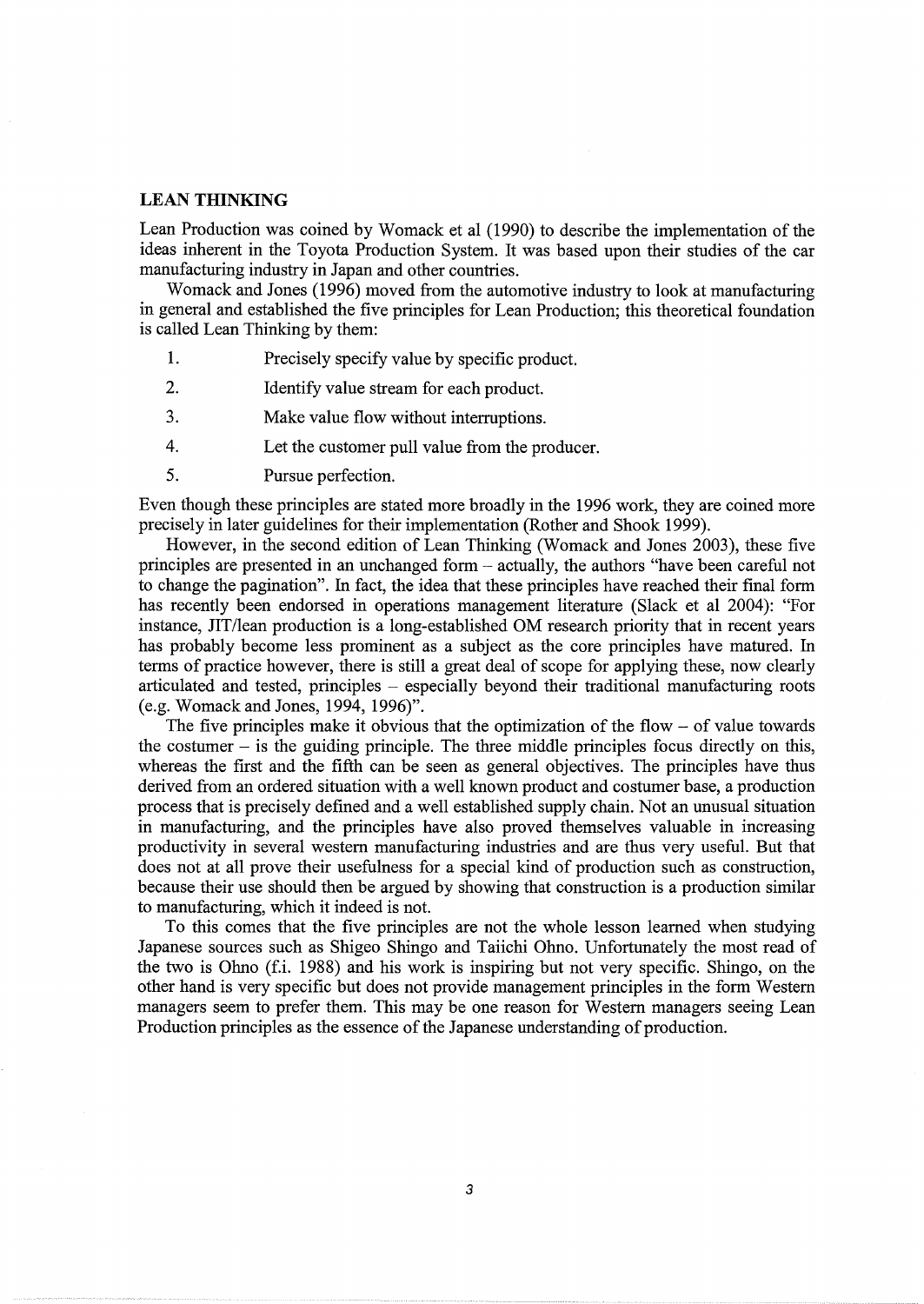Furthermore, it must be added that the five principles have not been invented by Womack and Jones, but rather they<sup>3</sup> have been present in earlier Western interpretations, for example by Schonberger (1982, 1986, 1990, 1996).

Thus, bizarrely, the five principles of Lean Thinking seem to be positioned as the end point of the theoretical progress of lean manufacturing, even if they can hardly be claimed to be complete or original.

#### **SHINGO REVISITED**

Shingo (1988) considers minimizing waste as the central element in the development of the manufacturing process - even though his books are titled non-stock-production or similar. The value generation, on the other hand, plays only a minor role in his thinking. Indeed, the term *value* is very hard to find in his works.

Single piece flow is his strategy in obtaining minimal waste because this forces the system to make no errors and to be flexible. Consequently  $SMED<sup>4</sup>$  is a central issue for Shingo. Stock on the other hand is a phenomenon, which can be seen as waste, but  $-$  more  $importantly - is considered a macrotic, hiding errors in the process flow. This is contrary to$ the Western thinking where a certain amount of stock is accepted as a buffer, offering protection against the flow variation.<sup>5</sup>

Shingo also puts emphasis on the involvement of the individual worker in solving process problems and undertaking product inspection  $-$  poka yoke  $-$  just as communication between workers along the process line is seen as a means for improving the flow of work. This can be seen as the recognition of the process not being totally ordered and foreseeable and that the approach to this should be cooperation and learning.

Womack et al. and most other contributors to the Western theories of production take the approach that they are dealing with an ordered and in principle foreseeable process<sup>6</sup>. Hopp and Spearman (2000) demonstrate this thinking in putting the manufacturing process' elements into a fairly sophisticated mathematics, where flows and buffers can be designed in principle with an outset in the expected variation. This may be valid for manufacturing, but the next section demonstrates that the assumption that the process is ordered may not at all hold true in construction - just as Shingo recognized in manufacturing - and that Lean Construction as we see it today represents a complete and radical new theory based understanding of the special kind of production called construction.

## **WHAT KIND OF PRODUCTION IS CONSTRUCTION?**

Construction is obviously a type of production, and Koskela (2000) establishes a theory for production and demonstrates its use in construction. The basic idea is that construction should not be seen as transformation only but understood as a flow of work and a creation of value as well.

Factory Physics in general (Hopp and Spearman 2000) along with Womack et al and Shingo all understand production as flow as well as (at least implicitly) transformation.

<sup>&</sup>lt;sup>3</sup> With the exception of the first principle, whose essence seems to have been first presented by Levitt (1960).<br><sup>4</sup> Single Minute Exchange of Die<br><sup>5</sup> This goes for Last Planner <sup>TM</sup> as well.<br><sup>6</sup> By Womack and Jones, thi inherently unordered stage of the total production cycle.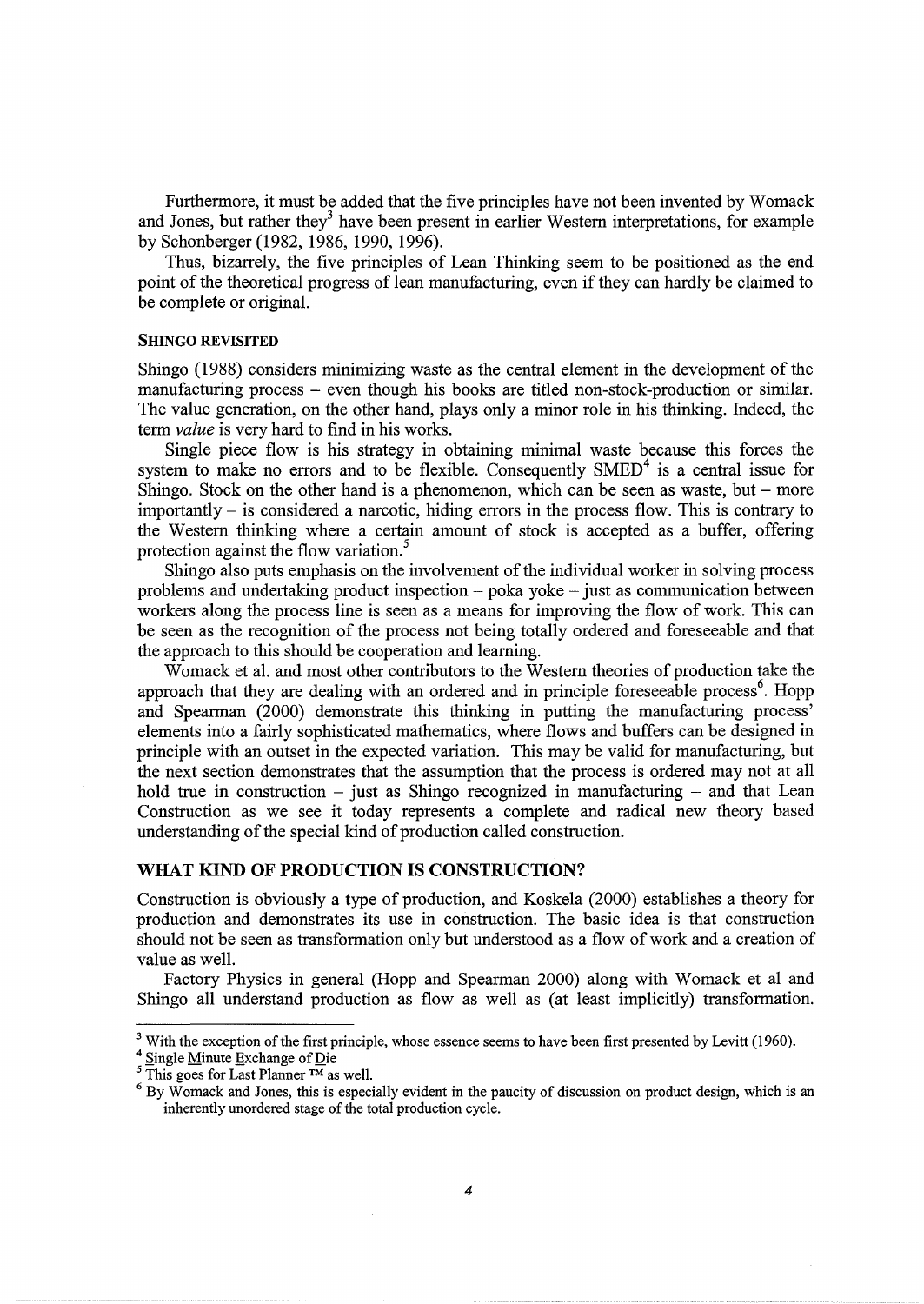However, they all see the flow as laminar<sup>7</sup>, albeit with small eddies. These are either considered as errors that should be corrected (Shingo 1988) or as unforeseeable events, which should be handled by buffers, to be kept as small as possible (Hopp and Spearman 2000, Womack and Jones 1996). In contrast to this, construction is indeed a true turbulent kind of production and should be managed as such (Bertelsen 2003a and b, Bertelsen and Koskela 2003).

In understanding the nature of construction it should also be recognized that construction makes one-of-a-kind products and do so on the site by cooperation within a multi-skilled adhoc team.

A general definition of the nature of construction from a production point of view may thus be:

*Construction is complex production of a one-of-a-kind product undertaken mainly at the delivery point by cooperation within a multi-skilled ad-hoc team.* 

The above definition of construction indicates at least four characteristics. Construction is *production* and it produces a *one-of-a-kind product,* it is also *complex* and undertaken through *cooperation* by *a temporary organization.* 

The next sections deal with the impact of these characteristics on lean construction and on construction management.

# **CONSTRUCTION AS PRODUCTION**

#### MANAGING PRODUCTION

Koskela (2000) introduces three basic conceptualizations of production: transformation, flow and value generation. Bertelsen and Koskela (2002) consider these three aspects from a management point of view as outlined in the following.

## **Managing Transformation**

Managing transformation is the kind of project management most project managers are familiar with. It takes place by managing contracts, establishing quality and safety requirements and procedures, and it frequently leads to what seems to be an increase in productivity but in truth is sub-optimization only.

It is necessary to manage the transformations in construction if for no other reason than because of the huge contract values involved, but this simplistic kind of project management is not adequate in the complex and dynamic system the project usually represents.

## **Managing Flow**

Managing flow in the construction industry introduces several new management activities. One should be to establish a closer cooperation along the supply chain - Supply Chain Management has this been coined in the manufacturing industry. This kind of cooperation should not only comprise cooperation between main contractor and trade contractors, but should comprise the manufacturers and suppliers of construction materials as well. Another activity should be setting up the logistics for materials and information.

 $<sup>7</sup>$  In physics, the term "laminar" refers to a flow without eddies as opposite to "turbulent"</sup>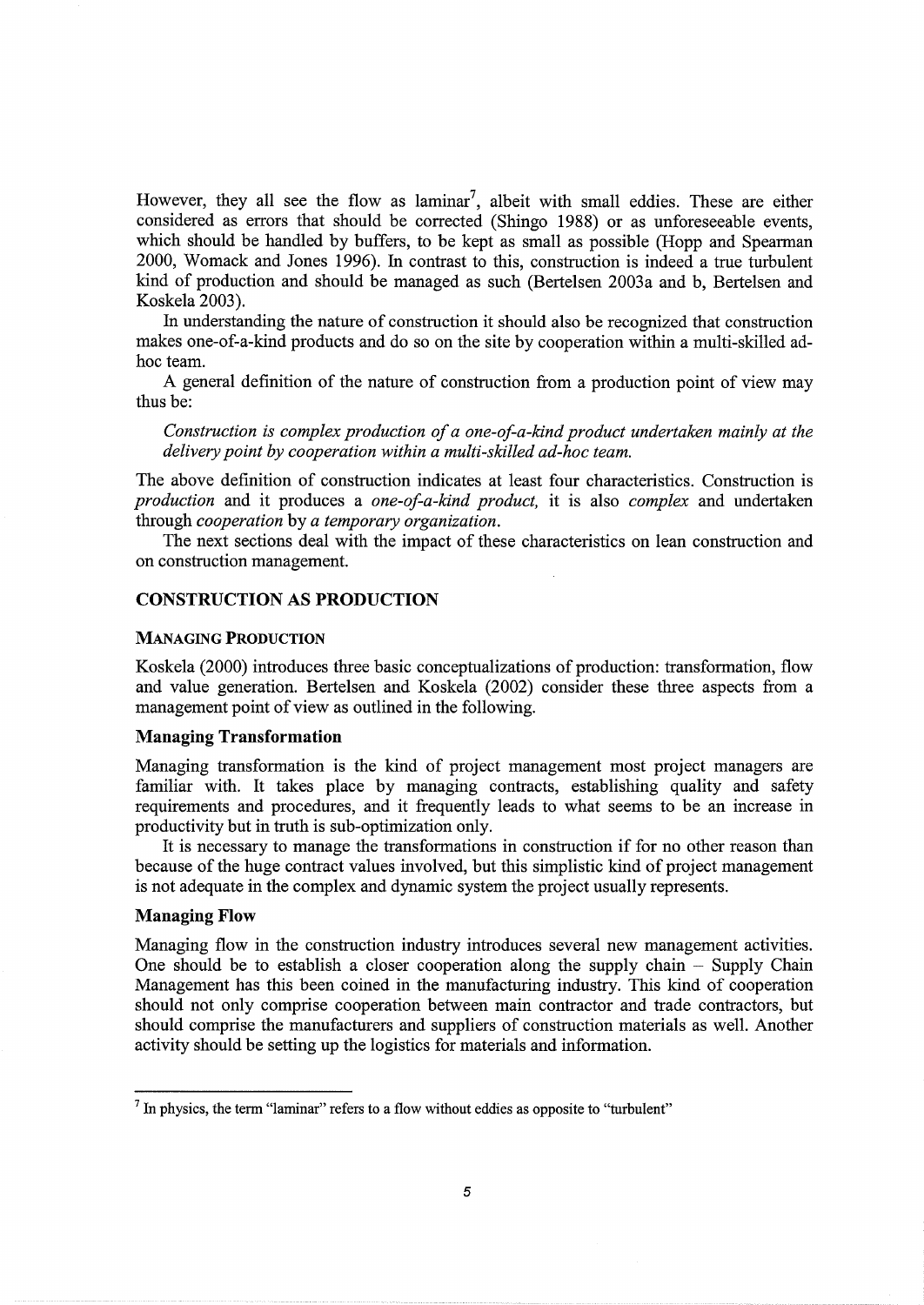Bertelsen and Nielsen (1997) report the effects of such procedures in practice and Vrijhoef and Koskela (1999) investigate the aspects from a management point of view. The method of Last Planner (Ballard 2000) can also be seen as an important tool in managing this cooperation and the logistics during the construction phase.

#### **Managing Value Generation**

The concept of value is probably the most difficult to approach in the new way of managing construction projects. Green (1996) proposes an understanding of the value generation during the early design phases as a learning process between the client and the design professionals. Both parties learn and through this a joint understanding of client's value parameters and their realization in the design is reached.

Christoffersen (2003) reports the successful implementation of a systematic value management as proposed by Bertelsen et al (2002) in order through the project life cycle to make sure the specified value is delivered, whereas Green (1996) interprets value engineering as the task of generating the specified value with the lowest costs.

## ONE-OF-A-KIND PRODUCTION

One-of-a-kind production makes it necessary to integrate the design and production processes. The unique product makes in the later process phases the flow of information just as important as the flow of materials and equipment, which adds substantially to the project complexity.

Bertelsen et al. (2002) proposes a new process for this, where a great part of the conceptual design is performed through a series of workshops and where a greater number of the client's stakeholders – often as many as thirty to forty – are involved in the cooperation with the designers in day long sessions. Christoffersen (2003) reports how this approach in practice has led to a shorter and more efficient design process with a substantial higher customer satisfaction and fewer project revisions in the later phases.

The reason for these remarkable results is quite obvious when interpreted through the complexity thinking. Complex systems may give raise to wicked problems and wicked problems should usually be solved by consensus between as many stakeholders as possible. The workshop is the setting for this kind of problem solving and project revisions are reduced by the stakeholders taking ownership to the design solutions.

In recent years partnering as a value generating cooperation in project production has gained more and more foothold at least in Danish construction projects. Most arguments for this kind of cooperation have been that the number of claims is reduced, but the experiences with the workshop approach may be a new argument for the use of partnering in the conceptual design phase: it is a more efficient way of generating project value.

#### TEMPORARY ORGANIZATION

Whereas the unique product and therefore the one-of-a-kind production is a generally recognized characteristics of construction, the temporary organization is not studied in the same detail even though this may be a much more important source for the complexity and thereby the challenges for project management. One commonly observed aspect is that whereas the organisation calls for cooperation, the contractual and management practice tends to work against this, leading to sub-optimization. But maybe even worse, the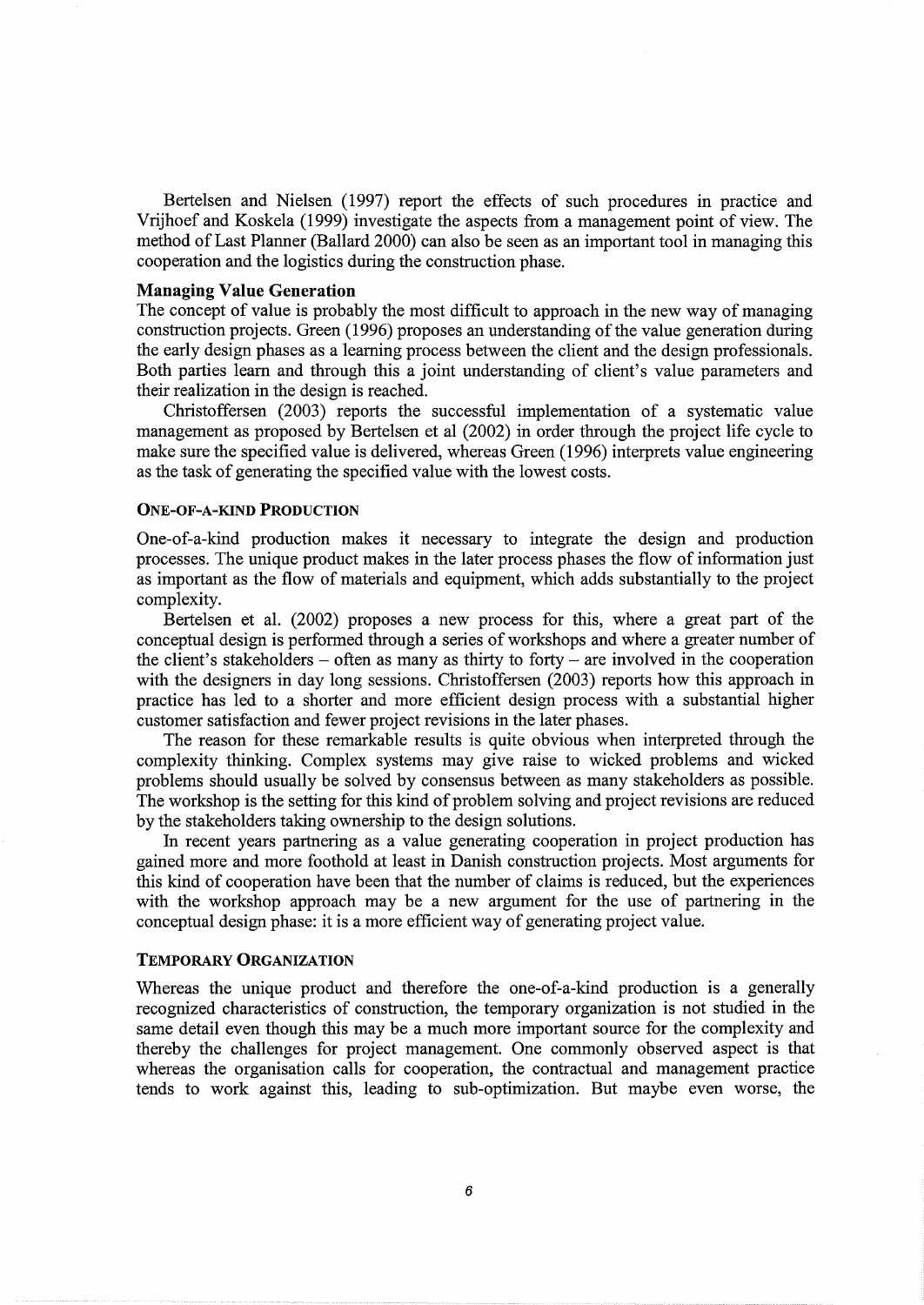contracting practice enforces the trade contractors to maximize their resource utilization in order to get a profit and as they often work simultaneously on several sites any project is thereby sharing its production apparatus with several other projects in a deeply complex and highly dynamic system, which is impossible to map but the effect of which is highly visible in the form of resources not being available when needed (Bertelsen, 2003a). Goldratt (1997) deals with the management of resources shared by parallel projects, but not in a setting, where the resources are provided by independent contractors and where the projects belong to totally different owners. Probably the traditional management tools such as CPM or similar - or like Goldratt's Chritical Chain - are not at all suited to deal with this kind of complex situation and a planned overcapacity (waste!), as suggested by Ballard (1999), may prove being the road out of the problem.

#### CONSTRUCTION AS A COMPLEX SYSTEM

Lean Construction's own new dimension in understanding construction as a production is that it is a complex and dynamic system. Bertelsen (2002) introduces this new thinking as basis for a new understanding of the nature of construction management.

## Complexity in Construction

Generally, project management understands the project as an ordered and simple - and thus predictable - phenomenon which can be divided into contracts, phases, activities, work packages, assignments etc to be executed more or less independently. The project is also seen as a mainly sequential, assembly-like, linear process, which can be planned in any degree of detail through an adequate effort and executed in accordance with the plans. As a consequence, project management acts top down, mainly by management-as-planning as shown by Koskela and Howell (2002a and b). The plans and schedules present an idealized linear picture of what *should* take place, but not of what actually does take place. Planning does not reflect reality, but dreams!

This paper advocates that the perception of the project's nature as ordered and linear  $8$  is a fundamental mistake, as the dynamics of the surrounding world is not taken into account. Project management must perceive the project as a complex, dynamic phenomenon in a complex and non-linear setting.

Most systems in the world are complex. And so is construction (Bertelsen 2003a). This can be seen already in the wicked nature of the building design process, which is caused by the fact that there is no optimal solution to the problems faced, and where preconditions are defined in parallel with the solutions. Very often the results of this complexity of the design process overflow to the next stage, construction, in the form of delays, deficient information and poorly constructible design solutions.

However, the same kind of wickedness is often found in the construction phase, which is characterized by the close succession of

- production system design,
- production system realization,

<sup>&</sup>lt;sup>8</sup> The term"linear" is used here as a characteristic of the mathematical functions describing systems without feed back loops, f.i. Newtonian systems.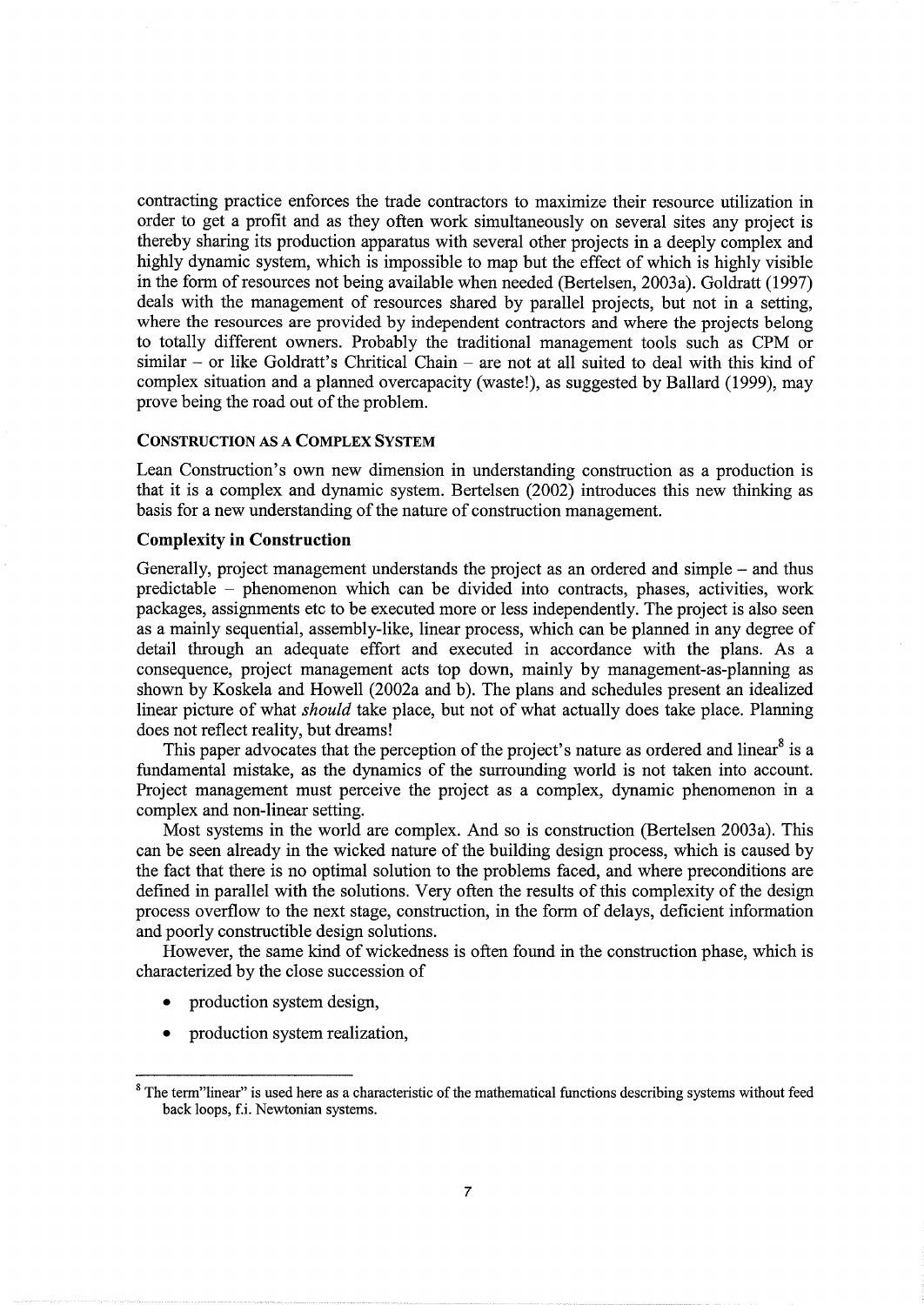- operation of the production system and
- dismantling of the production system.

Thus, the possible, and in practice frequent, problems in production system design and realization get inevitably entangled with the operation of the system. Note that in manufacturing, production system design and realization are infrequent events, and the focus is on the operation of the production system in the framework of a stable, existing production system.

A further complication in the construction stage is that when the production system is temporary, there are usually several projects competing for the resources of any subcontractor (O'Brien 1998). Thus, disturbances in one project are easily transmitted to other projects. This phenomenon exists also in the design stage.

A construction project may look like a sequential assembly-like process, and so it is in a distant perspective. But in detail, the process is highly parallel. Many project activities are not inter-dependent and may be executed in any sequence or even simultaneously without any effect on the over all result. Starting from the bottom, it is up to the individual craftsman to choose his way of doing the job at hand. No formal process description is normally provided, and the industry practice of not interfering across contractual boundaries with the way work has to be carried out, enhances this informality in the low level process design. But also at higher levels is the process not sequential. The trade contractor may have his own way of executing the job. The weather may change the sequence, and unforeseen events may enforce further changes in the sequence, which to a great extent can be made without any impact on the general schedule. This potential for non-sequential progress is used for buffering the variability caused by the complex nature of construction, although often further problems are simultaneously created (Koskela 2004).

The different stakeholders participating in the construction process have different targets and objectives as well, but have to collaborate in order to complete the project successfully. Compromise is the way ahead in great many cases.

#### **Managing Complexity**

Complex systems offer a series of characteristics, which are not found in ordered systems but should be taken into consideration in project management. Bertelsen (2003b) considers these characteristics and analyzes construction in three perspectives in the light of eighteen such characteristics taken from an overview compiled by Lucas (2000).

From a project management point of view, some of these characteristics are of particular importance. Among these are *emergence* – the system as a whole shows characteristics that may not be deduced form studies of its elements, *self organization* and *self modification* – the system is able to create order and change itself, upward and downward causation - the system is affected by its element just as the elements are affected by the system's overall state as well as unpredictability  $-$  the future state of the system can not be predicted in any detail. Bertelsen and Koskela (2003) consider this last aspect in construction.

As complex systems are in their nature unpredictable but capable of self organization and learning, management of such systems can not be based on detailed instructions or plans but must comprise a statement of the objective, improvement of reliability and distributed control. (Kelly 1994) Such management principles can by found in practice at for example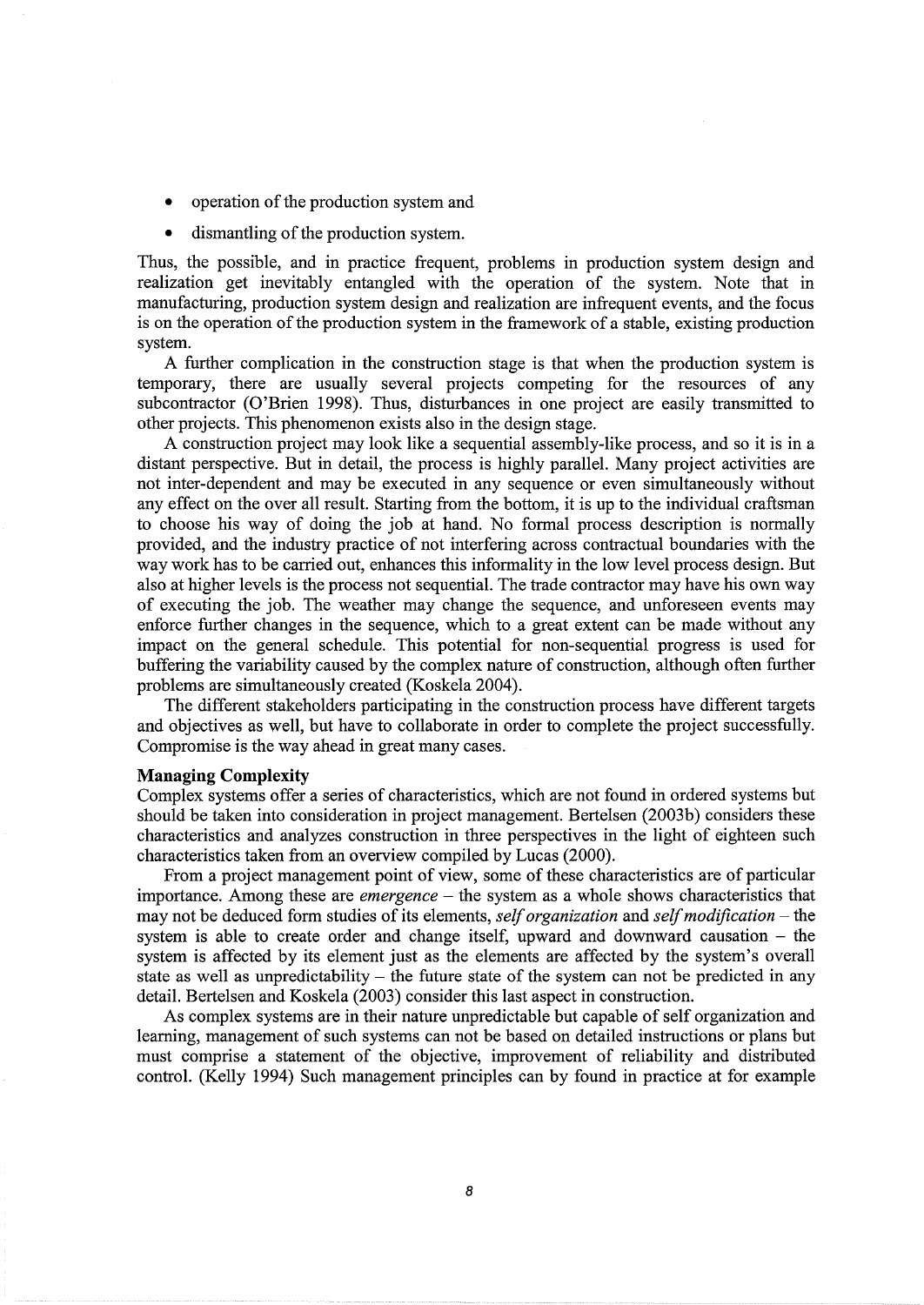the US Marines (Freedmann 2000). From a construction management point of view this leads to a new management principle: management-as-cooperation and learning.

## **Managing Cooperation and Learning**

Management of complex systems requires a different approach form managing ordered systems. Whereas ordered systems can be managed in accordance with plans, complex systems are unpredictable in their behaviour and must thus be managed with an outset in the actual state of the system. This understanding leads to a bottom-up management based to a great extent on cooperation and learning in accordance with the complex system's developing and self organizational capabilities. Macomber and Howell (2003) introduce this understanding of management as a conversation with an outset in Flores (1982) and they thereby introduce linguistic action in the Lean Construction body of understanding.

This understanding makes the project management understand plans as commitments or as deals between parties otherwise equal, and the importance of being able to make and keep reliable promises comes into focus in construction management. Macomber (2001) deals with this type of management and his principles have been used in the recent implementations of Lean Construction in Denmark (Bertelsen et al 2002).

The learning aspect has recently been taken even further as it is now seen also as development of competence i.e. that capability of doing the right thing at given moment. This idea was the basis for the recent reported Danish experiment  $BygLOK<sup>9</sup>$  (Elsborg et al 2004), and the understanding of project management as management-as-learning, where delegation of responsibility, cooperation and learning should be central principles, is now being used in practice in the recent Danish initiative: Lifelong Learning in Construction - *BygSoL*   $(2004)$ .<sup>10</sup> This initiative has been taken by parties within the industry and funded partly by the European Social Foundation and partly by the industry itself. Its aim is to develop and implement a new construction process yielding higher value and lower costs.

### **CONCLUSION**

The movement of Lean Construction away from the manufacturing interpretation of the lean concept has led to several new management approaches.

While the transformation-flow-value theory broadens the understanding of project management, the perception of construction as a complex phenomenon opens up for the introduction of completely new approaches to project management. The ordered approach which gave rise to what can be called management-as-planning and management-asorganizing should be reinterpreted and supplemented in future project management. Management as co-operation and as learning comes into focus<sup>11</sup>. Indeed a huge challenge!

Even though some of these new principles to a certain extent are ideas only, all of them are to a certain degree being used in practice within advanced implementations of Lean Construction<sup>12</sup>.

<sup>&</sup>lt;sup>9</sup> The abbreviation stems from the program's name in Danish: Læring, Organisation og Kompetence i Byggeriet <sup>10</sup> The abbreviation Byg*SoL* stems from the initiative's name in Danish: Samarbejde <u>og L</u>æring i Byggeriet.<br><sup></sup>

service providing, and even management-as-a-nuisance.<br><sup>12</sup> However, this opens the question whether this is within the North European implementations only or whether the principles are generally applicable?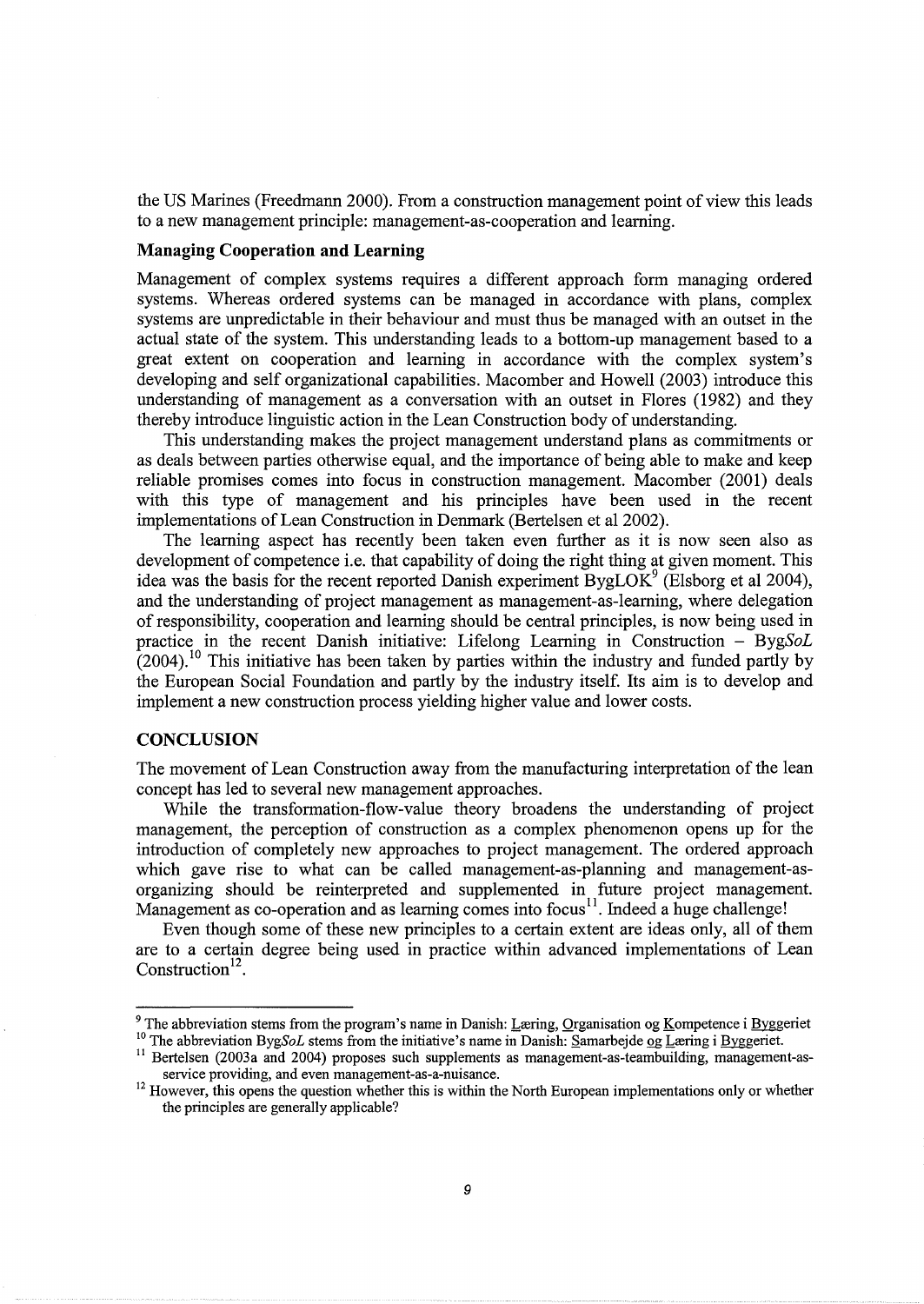#### **REFERENCES**

Ballard, Glenn *(1999)Improving Work Flow Reliability.* IGLC 7, Berkeley, California.

- Ballard, Glenn (2000): *The Last Planner System of Production Control,* School of Civil Engineering, Faculty of Engineering, The University of Birmingham
- Ballard, Glenn; Koskela, Lauri; Howell, Greg; Zabelle, Todd (2001): *Production system*  Proceedings of the 9th International Group for Lean Construction Conference. Kent Ridge Crescent, Singapore, 6 - 8 August 2001. Chua, David & Ballard, Glenn (eds.). National University of Singapore, pp. 23 - 37.
- Bertelsen, S. (2002): *Bridging the Gap Towards a Comprehensive Understanding of Lean Construction.* IGLC-1 0, Gramado, Brazil
- Bertelsen, S. (2003a): *Complexity Construction in a new Perspective.* IGLC-11, Blacksburg, Virginia

Bertelsen, S (2003b): *Construction Complexity Analyzes.* IGLC-11, Blacksburg, Virginia

- Bertelsen, S (2004): *Construction Management in a Complexity Perspective*. 1<sup>st</sup> International SCRI Symposium, Salford, UK.
- Bertelsen, S and Nielsen, J (1997), *Just-In-Time Logistics in the Supply of Building Materials.* 1<sup>st</sup> International Conference on Construction Industry Development, Singapore.
- Bertelsen, S; Fuhr Petersen, K and Davidsen, H (2002), *Bygherren som forandringsagentpa vej mod en ny byggekultur* (The Client as Agent for Changes - Towards a New Culture in Building), Byggecentrum, DK
- Bertelsen, S. and Koskela, L. (2002), *Managing the three aspects of production in construction.* IGLC-10
- Bertelsen, S. and Koskela, L. (2003), *Avoiding and Managing Chaos in Projects.* IGLC 11, Blacksburg, Virginia

Byg.SoL (2004), www.bygsol.teknologisk.dk

Christoffersen, A.K. (2003): *Value Control in the Building Process*. Presentation at the 5<sup>th</sup> annual Lean Construction Congress, Blacksburg, VA

- Elsborg, S; Bertelsen, S and Dam, A (2004), *BygLOK A Danish Experiment on Cooperation in Construction*, Submitted for the  $12<sup>th</sup>$  annual conference in the International Group for Lean Construction, Elsinore, Denmark 2004
- Freedman, David H. (2000): *Corps Business The 30 Management Principles of the US. Marines.* Harper Business
- Flores, F: (1982): *Management and Communication in the Office of the Future.* Dissertation submitted to the committee on graduate studies of the University of California at Berkeley in partial fulfilment of the requirements for the degree of doctor in philosophy.

Goldratt, Eliyahu M. (1997), *Critical Chain,* North River Press

Green, S. (1996), *SMART Value Management: A Group Decision Support Methodology for Building Design,* The University of Reading, Department of Construction Management and Engineering

Hopp, W. and Spearman, M. (2000), *Factory Physics.* McGraw-Hill International Editions

Howell & Ballard (1995): *Factors affecting project success in the piping function.*  Proceedings of the 3rd annual conference of the IGLC, Albuquerque, NM. Available in Alarcon (ed.), Lean Construction, Balkema, 1997, pp. 161-186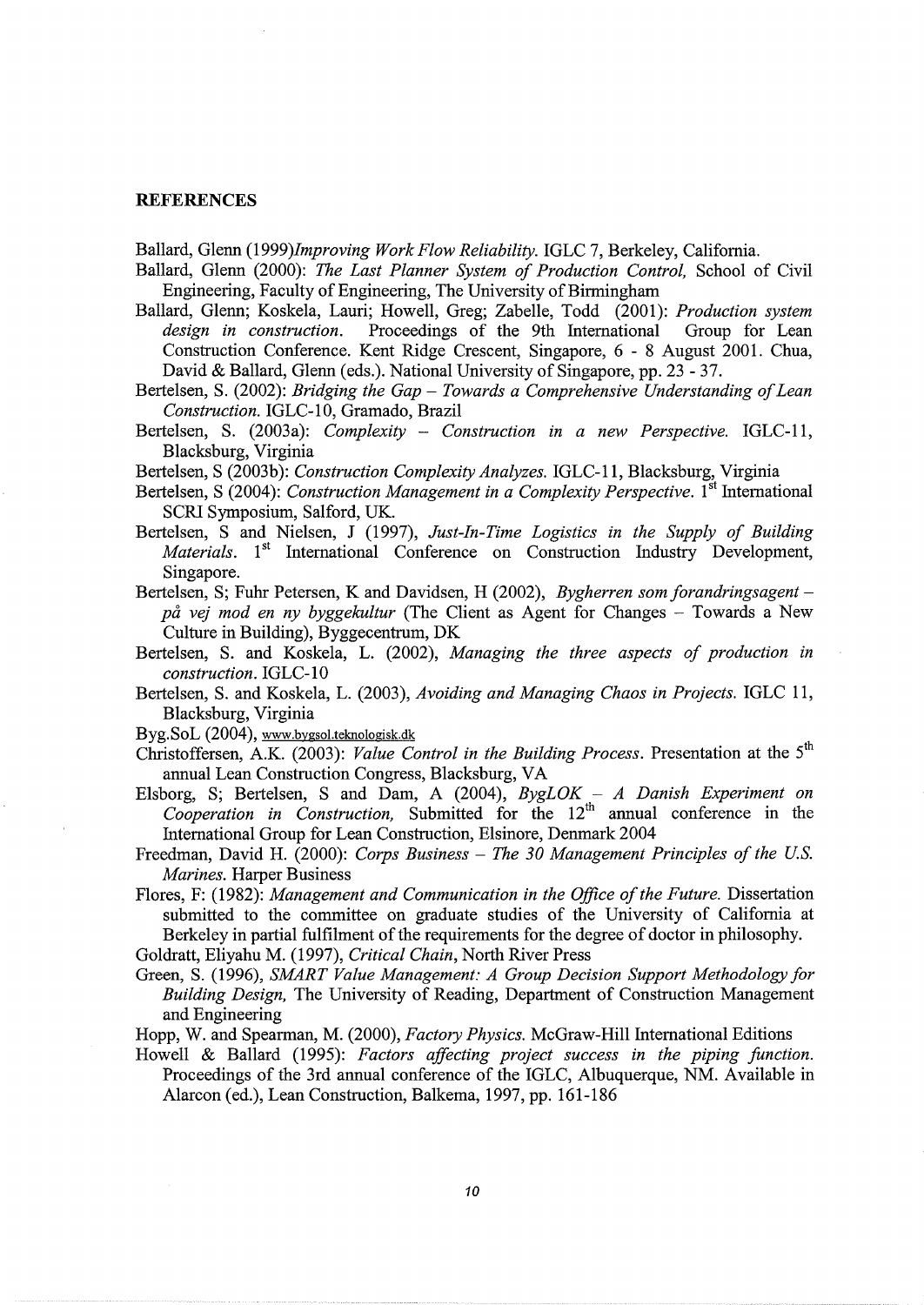Howell, G.A. and Koskela, L. (2000): *Reforming Project Management: The Role of Lean Construction,* IGLC-8

Kelly, Kevin (1994): *Out of Control- The New Biology of Machines, Social Systems, and the Economic World.* Addison-Wesley Publishing Company

- Koskela, L. (1992): *Application of the new production philosophy to construction.* 75 p. CIFE Technical Report; 72. Stanford University.
- Koskela, Lauri (2000): *An exploration towards a production theory and its application to construction,* Espoo, VTT Building Technology. 296 p. VTT Publications; 408. WWW: http://www.inf.vtt.fi/pdf/publications/2000/P408.pdf
- Koskela, L. and Howell, G.A. (2002a): *The theory of project management- problem and opportunity,* Unpublished Research Note, VTT Technical Research Centre of Finland
- Koskela, L. and Howell, G.A. (2002b): *The underlying of project management is obsolete*, Project Management Institute
- Koskela, Lauri. (2004). *Making-do the eighth category of waste*. Paper to be presented at the 12th IGLC
- Levitt, Theodore (1960) *Marketing Myopia.* Harvard Business Review, July-August, pp. 45-56.
- Lucas, Chris (2001): *The Philosophy of Complexity*, www.calresco.org/lucas/philos.htm, (last visited may 2004)
- Macomber, Hal (2001): *Securing Reliable Promises on Projects,* Good2Great Associates, www.good2great.com (last visited May 2004)
- Macomber, Hal and Howell, G.A (2003), *Foundations of Lean Construction: Linguistic Action,* IGLC 11, Blacksburg VA, USA
- O'Brien, W. J. (1998) *Capacity Costing Approaches for Construction Supply-Chain Management.* Ph.D. dissertation, Stanford University.
- Ohno, T. (1988): *Toyota Production System- Beyond Large-Scale Production.* Productivity Press. Portland, Oregon
- Rasmussen, Jens (1997): *Risk Management in a Dynamic Society: A Modelling Problem.*  Safety Science Vol27, No. 2/3, pp 182-213, 1997
- Rother, Mike and Shook, John (1999): *Learning to See.* Lean Enterprise Institute Inc.
- Santos, Aguinaldo dos (1999) *Application of Flow Principles in the Production Management of Construction Sites.* PhD thesis. School of Construction and Property Management, University of Salford.  $463$  p. + app.
- Schonberger, Richard J. (1982) *Japanese manufacturing techniques.* The Free Press, New York. 260 p.
- Schonberger, Richard J. (1986) *World class manufacturing.* The Free Press, New York. 253 p.
- Schonberger, Richard J. (1990) *Building a chain of customers.* The Free Press, New York. 349 p.
- Schonberger, Richard J. (1996) *World Class Manufacturing: The Next Decade.* The Free Press, New York. 275 p.
- Shingo, Shigeo (1988): *Non-stock Production,* Productivity Press, Cambridge
- Slack, Nigel, Lewis, Michael and Bates, Hilary (2004) *The two worlds of operations management research and practice: Can they meet, should they meet?* International Journal of Operations & Production Management, Vol. 24, No.4, pp. 372-387.